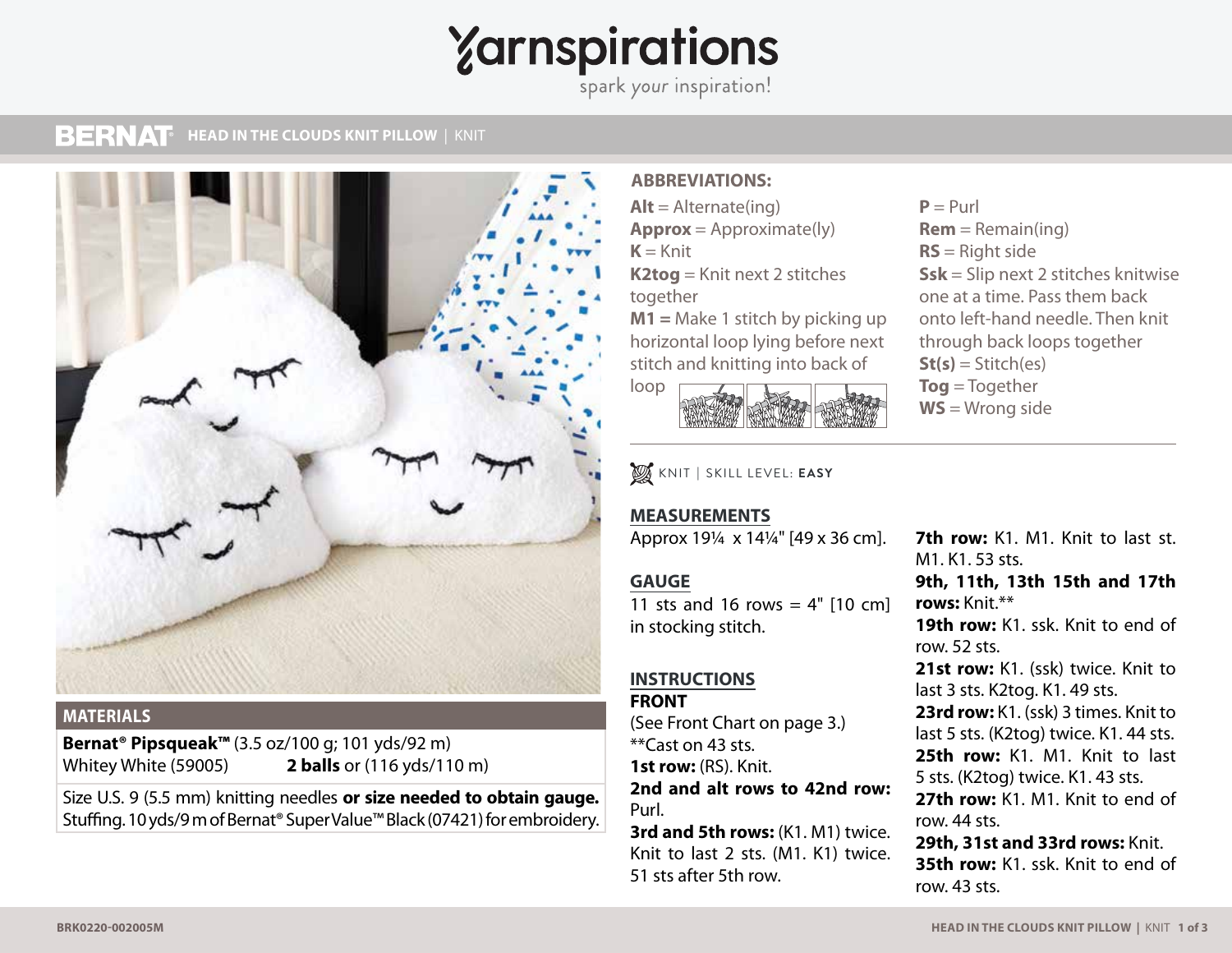# Yarnspirations

spark your inspiration!

# **MESH TOP** | KNIT **HEAD IN THE CLOUDS KNIT PILLOW** | KNIT

**37th row:** K1. ssk. Knit to last 3 sts. K2tog. K1. 41 sts. **39th row:** K1. (ssk) twice. Knit to end of row. 39 sts. **41st row:** K1. (ssk) 3 times. Knit to last 5 sts. (K2tog) twice. K1. 34 sts. **43rd row:** Knit to last 5 sts. (K2tog) twice. K1. 32 sts. **44th row:** (WS). Cast off 8 sts. Purl to end of row. 24 sts. **45th row:** Knit. **46th and following alt rows:**  Purl. **47th row:** Knit. **49th, 51st and 53rd rows:** K1. ssk. Knit to last 3 sts. K2tog. K1. 18 sts after 53rd row. **55rd and 57th rows:** K1. (ssk) twice. Knit to last 5 sts. (K2tog) twice. K1. 10 sts after 57th row. Cast off. **BACK**  (See Back Chart on page 3.)

Work from \*\* to \*\* as given for Front. **19th row:** Knit to last 3 sts. K2tog. K1. 52 sts. **21st row:** K1. ssk. Knit to last 5 sts. (K2tog) twice. K1. 49 sts. 23rd row: K1. (ssk) twice. Knit to last 7 sts. (K2tog) 3 times. K1. 44 sts.

25th row: K1. (ssk) twice. Knit to last st. M1. K1. 43 sts. **27th row:** Knit to last st. M1. K1. 44 sts. **29th, 31st and 33rd rows:** Knit. **35th row:** Knit to last 3 sts. K2tog. K1. 43 sts. **37th row:** K1. ssk. Knit to last 3 sts. K2tog. K1. 41 sts. **39th row:** Knit to last 5 sts. (K2tog) twice. K1. 39 sts. **41st row:** K1. (ssk) twice. Knit to last 7 sts. (K2tog) 3 times. K1. 34 sts. **43rd row:** K1. (ssk) twice. Knit to end of row. 32 sts. **45th row:** Cast off 8 sts. Knit to end of row. 24 sts. **47th row:** Knit. **49th, 51st and 53rd rows:** K1. ssk. Knit to last 3 sts. K2tog. K1. 18 sts after 53rd row. **55th and 57th rows:** K1. (ssk) twice. Knit to last 5 sts. (K2tog) twice. K1. 10 sts after 57th row. Cast off.

## **FINISHING**

With WS facing each other, sew Front and Back tog with overcast stitch leaving a small space open for stuffing. Stuff Pillow. Sew rem seam. With black Bernat® Super Value™ yarn, embroider Eyes and Mouth using chain stitch as seen in photo.

**CHAIN ST DIAGRAM**



**EMBROIDERY DIAGRAM**